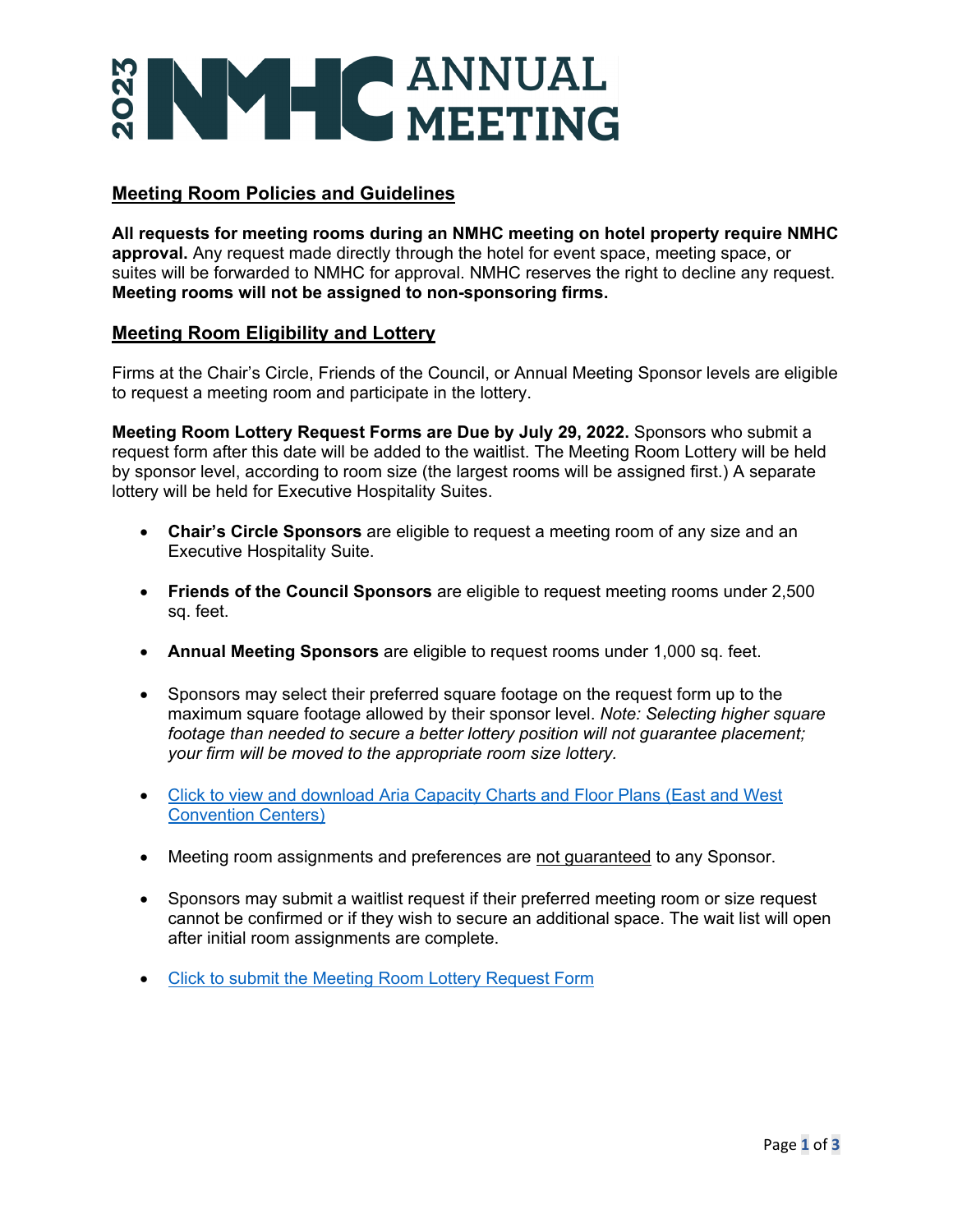# **WHCANNUAL**

# **Meeting Room Assignments**

The lottery and meeting room assignments will begin in August. The timeline for room assignments will depend on the number of requests received. NMHC will contact each Sponsor in lottery order to confirm their room assignment. Once assignments are complete, NMHC will provide the assignments to Aria, and Aria will contact the Sponsor to continue planning.

For Executive Hospitality Suites, NMHC will provide the assignments to Staged Right Events, NMHC's official housing company. Staged Right Events will reach out to the Sponsor to complete the reservation.

### **Meeting Room Hours and Access**

Meeting rooms will be available for use during the following hours (subject to change):

- **Monday, January 30:** Noon 5:30 PM
- **Tuesday, January 31:** 7:00 AM 6:00 PM
- **Wednesday, February 1:** 7:00 AM 6:00 PM
- **Thursday, February 2:** Based on availability

*Please check with your Aria event manager for availability if you need access to your meeting room earlier or on Thursday.*

### **Registration and badges are required to access sponsor meeting rooms.**

### **Meeting Room Pricing & Fees**

NMHC will provide Sponsors with a list of available meeting rooms and the cost per room when it is their turn to select a room assignment.

- Meeting Rooms under 1,000 square feet will range from \$6,000 to \$10,000
- Meeting Rooms of 1,000 square feet-3,500 square feet will range from \$15,000 to \$25,000
- Meeting Rooms of 4,000 square feet and above will range from \$30,000 to \$50,000
- Executive Hospitality Suites will cost \$15,000 (non-inclusive of the nightly room rate, resort fee, and taxes; 4-night minimum required.)

Most of the Sponsor Meeting Rooms will be in the East Convention Center. A limited number of large meeting rooms (above 4,000 square feet) will be in the West Convention Center. Please view the [Aria Capacity Charts and Floor Plan](https://www.nmhc.org/globalassets/meetings/sponsorship-opportunities/2023-sponsorships/aria-meetings-convention-center-combined-capacity-guide-1.pdf) to view room capacities and locations.

**Payment and Cancellation:** Meeting room invoices as issued by NMHC must be paid by January 6, 2023. NMHC reserves the right to cancel a meeting room assignment due to nonpayment. The sponsor must submit a cancellation notice to [mrowan@nmhc.org](mailto:mrowan@nmhc.org) by December 2, 2022. No refunds will be issued after December 2, 2022. The sponsor is liable for unpaid fees if cancellation occurs before receipt of payment.